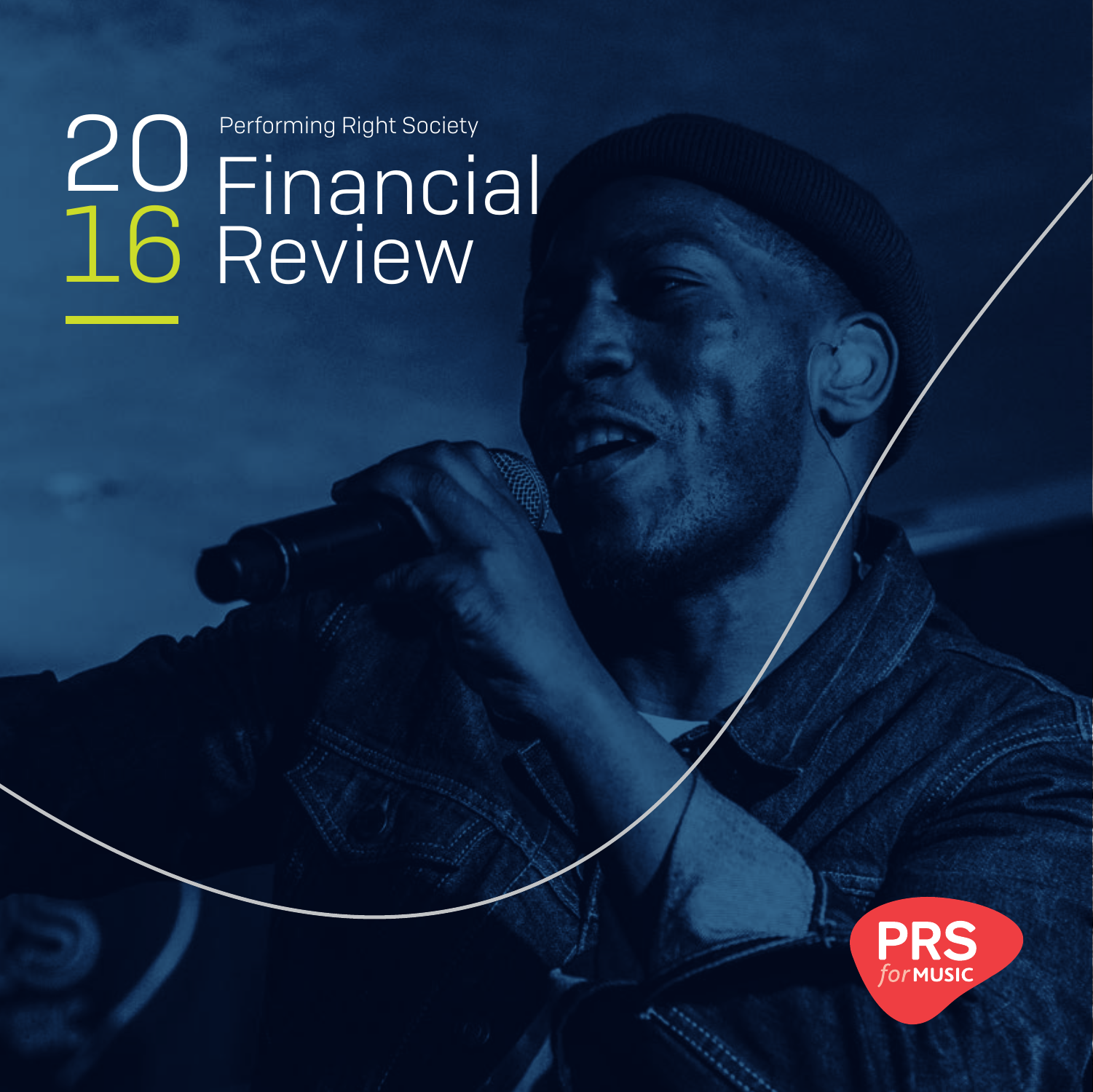## Contents

| 04              | Foreword                      |
|-----------------|-------------------------------|
| 06              | About us                      |
| 07              | Our track record              |
| 08              | <b>Headline results</b>       |
| 10              | Where the money comes from    |
| 11              | Big data                      |
| 12              | International                 |
| 14              | Public performance            |
| 16              | <b>Broadcast TV and radio</b> |
| 18              | Online                        |
| 20              | Costs                         |
| 22              | How we operate                |
| 23              | Our customers                 |
| 24              | The future                    |
| $\overline{25}$ | Investing in the future       |
| 26              | The story of a song           |

## Basis of preparation

The figures presented in this financial review are for the Performing Right Society Limited (PRS). This review has not been audited. Audited financial statements for PRS are prepared using accepted UK accounting practices.

Cover image: *PRS for Music* member Tiggs Da Author performing at *PRS for Music* Presents This page: *PRS for Music* members Boxed In performing at *PRS for Music* Presents

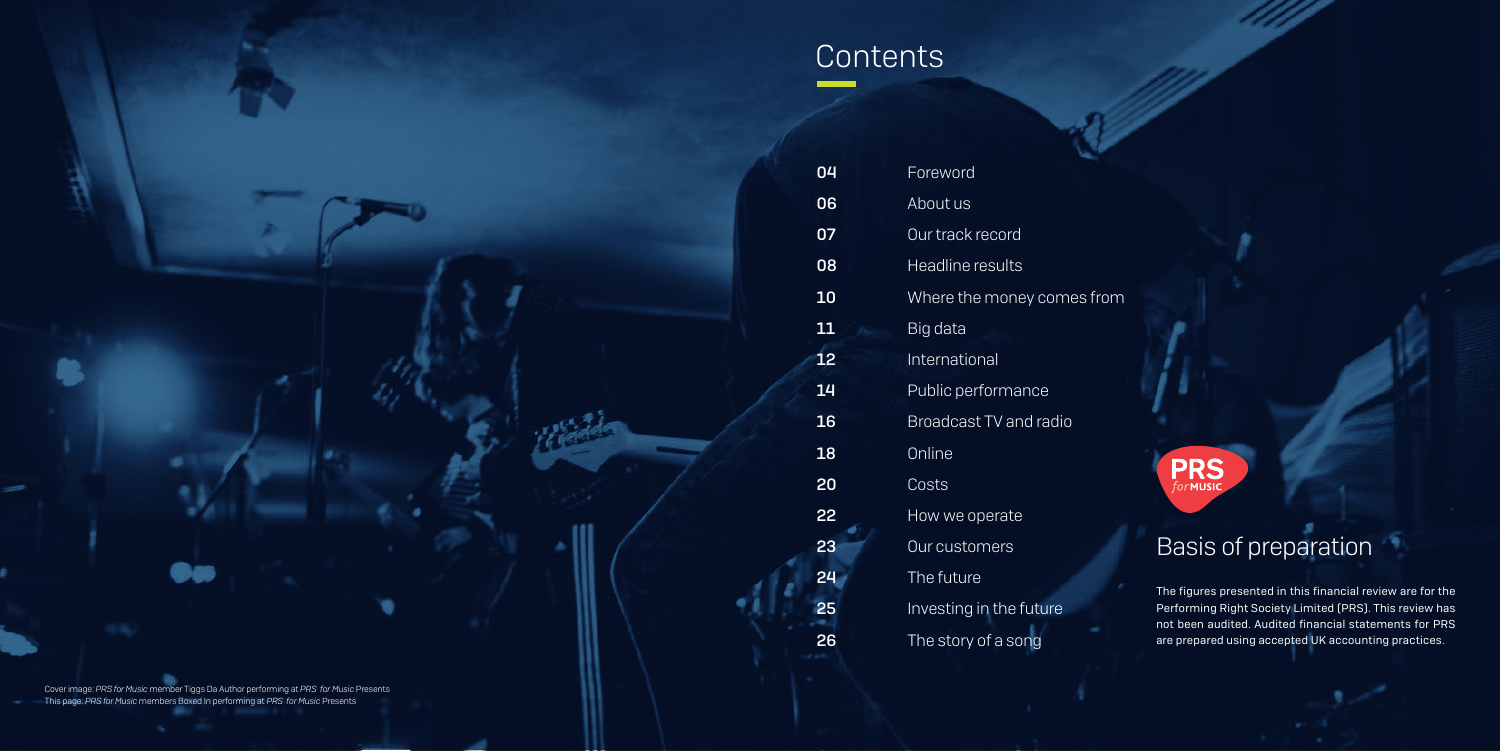2016 was another landmark year for PRS. For the first time in UK music history, member distributions exceeded half a billion pounds<sup>1</sup>. We achieved record revenues of £621.5m, which on a constant currency basis represents 10.1 percent growth over 2015; we paid out to more members across more works than ever before and did this against significantly increased data volumes. This impressive set of results was made possible through our long-term strategy of investing in joint ventures, strategic partnerships, technology and data.

Of our four main revenue streams, international revenues generated from members' music played abroad was the largest and saw significant growth to £233.7m, an increase of 5.0 percent on 2015 on a constant currency basis. Revenue from music played via online platforms saw the biggest uplift, at 89.9 percent, to £80.5m, while public performance income grew 4.6 percent to £183.2m. Finally, broadcast revenues were stable at £124.1m.

Over the last year, we have continued to invest in our collaborations with partners to enable more efficient ways of operating our business and foster innovation that benefits both our members and the industry. In 2016 we announced our joint venture with PPL to streamline the experience of customers obtaining public performance licences, allowing them to secure a joint PPL and PRS licence. This came with the support of politicians, the members and boards of PRS and PPL and, importantly, our licensee customers. The joint venture, to be based in Leicester, will launch later this year.

ICE, our joint venture with Swedish society STIM and German society GEMA was rebranded and relaunched in 2016, adding online licensing, matching and processing services to its existing copyright service. ICE has been a key factor in enabling us to pay out more money, to more members, over more works, than ever before. Its expansion to incorporate the copyright databases of seven - soon to be eight - other societies has created the largest footprint of authoritative copyright data in the industry, enabling new levels of accuracy in distributions to members.

PRS continues to lead the campaign to raise awareness and promote solutions to the problem of the 'transfer of value' or 'value gap' in order to achieve fair value for our members when their music is used by digital services. In close collaboration with other industry partners, we successfully placed the issue high on the agenda of the European Commission as they considered possible amendments to European copyright law. As as a result, the proposed text for the Copyright Directive tackles the unfair and ineffective operation of the online market. We are lobbying to ensure that the Commission's proposal passes into law and hope the European Parliament and Council of Members, including our own government, support its recommendations.

Robert Ashcroft, Chief Executive Performing Right Society

## Foreword

1 Adjusted to include distributions relating to PRS repertoire paid directly to PRS members by joint venture parties and overseas societies.

paid out in royalties to songwriters, composers and music publishers





royalty revenues for 2016

45%

more unique musical works and songs paid



33%

more music creators received royalties

> increase in uses, 4.3 trillion performances of music processed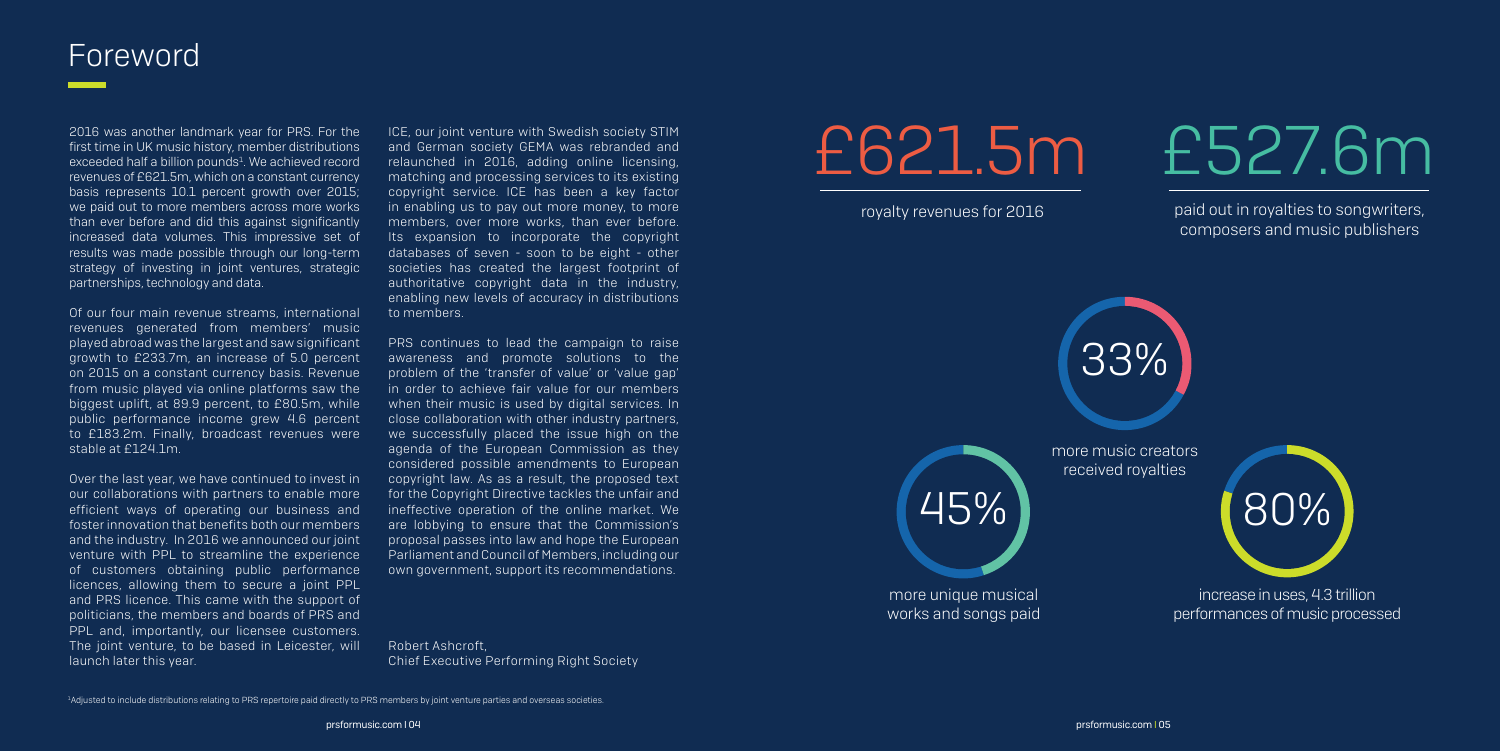## Our track record

The Performing Right Society was founded in 1914 and is one of the largest, most efficient collection societies in the world. We manage the performing rights assigned to us by our 125,000 songwriter, composer and publisher members.

We provide businesses and other organisations with access to music from all around the world, from the largest media corporation or retail chain to the most intimate live performance space.

We are committed to providing our members with the very best service and we exist solely to help our members earn from their music.

We have well-established and long-standing relationships with societies world-wide. We collect international revenues from 96 reciprocal agreements with collecting societies in other countries and license broadcasters, digital service providers and UK businesses to perform music in public.

Our reach enables us to represent our members' repertoire across the globe, ensuring that they are paid whenever their music is used. To this end, PRS operates the largest and most pro-active international department in the world: for every royalty statement we receive, we send on average 24 times more queries back, ensuring the best possible revenue returns for all our members.

Each year, we license more than 350,000 businesses, including radio stations, television channels and a range of online digitial service providers. Through our

If you would like more information about PRS and our members, please visit **prsformusic.com**.

business relationships and promotional activities, we champion the value of music and highlight its benefits in motivating staff and creating a welcoming environment for customers.

We invest in collaborations and technologies that enable us to keep pace with an increasingly complex licensing world and which help us maximise the income we distribute to our members. Our business is healthy and growing, our operating costs tightly controlled and we ensure that our investments are geared towards growth in revenue and improved quality of service to our members.

After deducting the costs of running our organisation, the revenue we receive from licence fees and investments is distributed swiftly to our members and affiliated society rightsholders. We are proud to have one of the lowest cost to income ratios of all the major international societies.

We support cross-industry initiatives to improve the legislative environment for copyright and continually advocate for improved industry data to enable faster and more accurate payment to our members.

We are the leading funder of new music in the UK and in 2016 donated £2.5m to the PRS Foundation, a registered charity dedicated to music of all genres across the UK, which supports a wide range of creative projects.

## About us

| L3.5м            | £537.4 <sub>M</sub> | £621.5 <sub>M</sub> |
|------------------|---------------------|---------------------|
|                  |                     |                     |
|                  |                     |                     |
|                  |                     |                     |
|                  |                     |                     |
|                  |                     |                     |
| $\overline{)14}$ | 2015                | 2016                |

PRS ROYALTY REVENUE 2O12 - 2O16

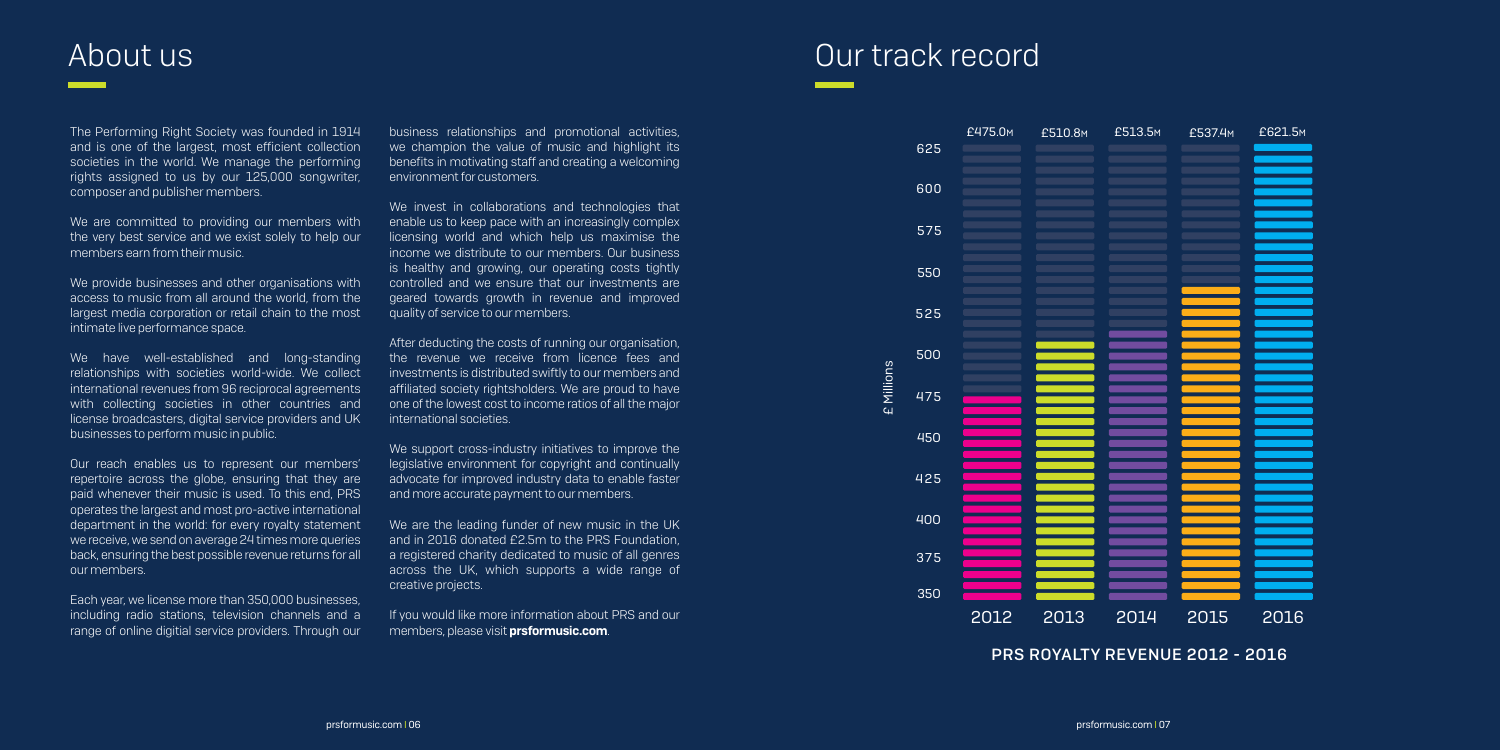## Headline results

### Royalty revenue collected, costs and distributions to members

\* Adjusted to include distributions relating to PRS repertoire paid directly to PRS members by joint venture parties and overseas societies.

| £ million                                        | 2016              | 2015              | $\frac{0}{0}$      |
|--------------------------------------------------|-------------------|-------------------|--------------------|
| Revenue - royalties<br>Interest and other income | 621.5<br>4.3      | 537.4<br>2.1      | 15.6<br>104.8      |
| <b>Total revenue</b>                             | 625.8             | 539.5             | 16.0               |
| Costs<br><b>Charitable donations</b>             | $-77.4$<br>$-2.7$ | $-67.8$<br>$-2.1$ | $-14.2$<br>$-28.6$ |
| Net Distributable Revenue pre deed               | 545.7             | 469.6             | 16.2               |
| Deed payback from MCPS                           | 0.0               | 4.5               |                    |
| Net Distributable Revenue post deed              | 545.7             | 474.1             | 15.1               |
| Cost to income ratio                             | 12.8%             | 13.0%             |                    |
| <b>PRS distributions*</b>                        | 527.6             | 475.1             |                    |

- Revenues increased by 10.1 percent (£57.2m) on a constant currency basis.
- All revenue streams are in line with, or significantly above, 2015, with strong growth from International and Online.
- The 11.1 percent increase in member distributions was driven by underlying licensing growth and higher affiliate collections, supported by significant exchange rate gains.
- Increased costs were predominantly driven by commission fees linked to the significant uplift customer experience, and the impact of exchange rate fluctuations.
- Interest and other income includes foreign exchange gains realised in 2016, primarily as a result of timing differences on the invoicing and payment receipt of foreign currency invoices.

in online revenue, continued investment in strategic programmes to improve both member and

| £ million                                                                             | 2016                            | 2015                            | $\%$                          |
|---------------------------------------------------------------------------------------|---------------------------------|---------------------------------|-------------------------------|
| International<br><b>Public Performance</b><br><b>Broadcast TV and radio</b><br>Online | 233.7<br>183.2<br>124.1<br>80.5 | 195.6<br>175.2<br>124.2<br>42.4 | 19.5<br>4.6<br>$-0.1$<br>89.9 |
| <b>Total</b>                                                                          | 621.5                           | 537.4                           | 15.6                          |
|                                                                                       |                                 |                                 |                               |
| Revenue on 2016 constant rates*                                                       | 621.5                           | 564.3                           | 10.1                          |

### Royalty revenue collected by source

\* The constant currency basis eliminates the impact of exchange rate fluctuations between the financial years.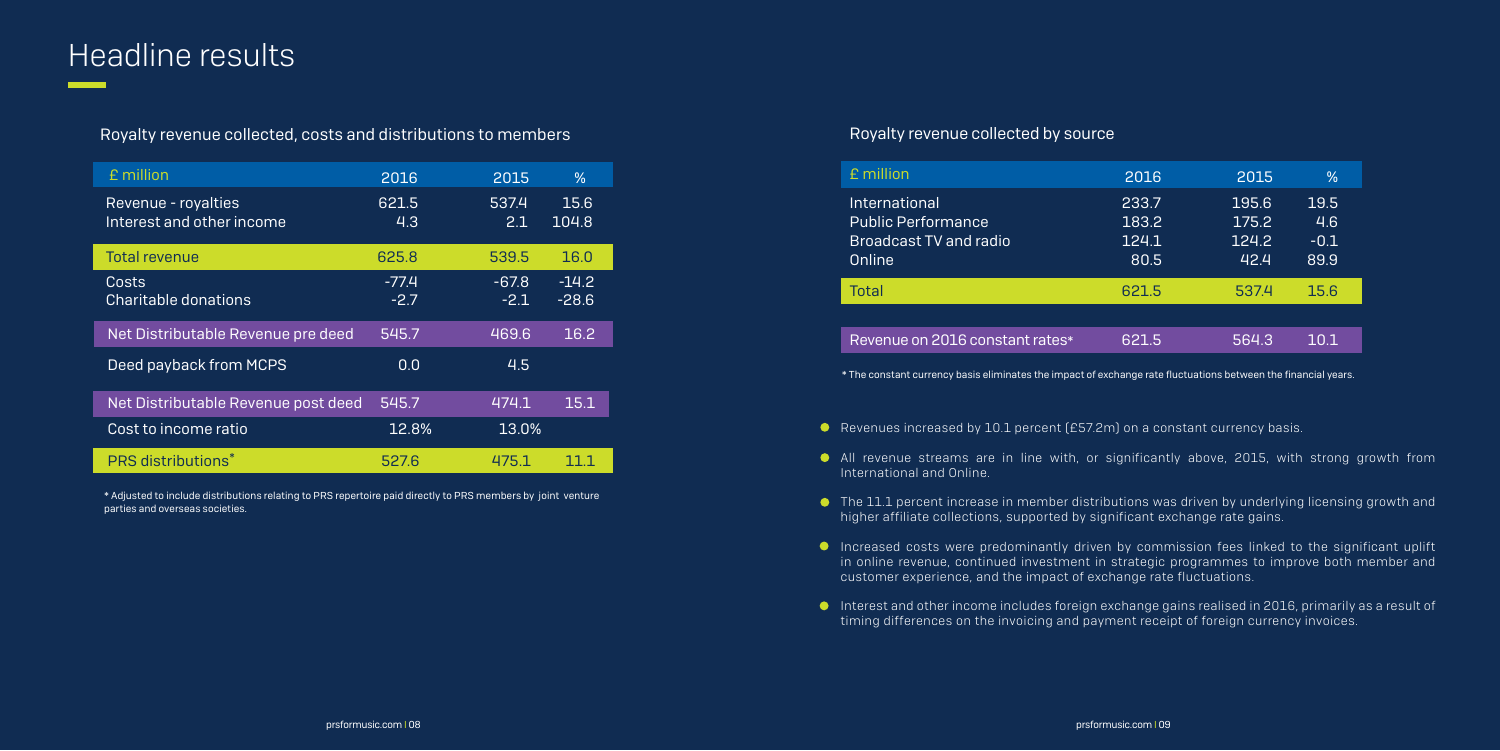## Where the money comes from The Community Comes from The Big data

In 2016, over 4.3 trillion uses of music were reported to PRS from across the globe. This figure was only 136 billion in 2013; the astonishing increase shows the remarkable growth in streaming and the success and popularity of PRS members' repertoire internationally.





|       | $\overline{2}014$ | 2015  | 2016              |
|-------|-------------------|-------|-------------------|
| 2013  |                   |       |                   |
|       |                   |       |                   |
| 136bn | 975bn             | 2.5tn | 4.3 <sub>tn</sub> |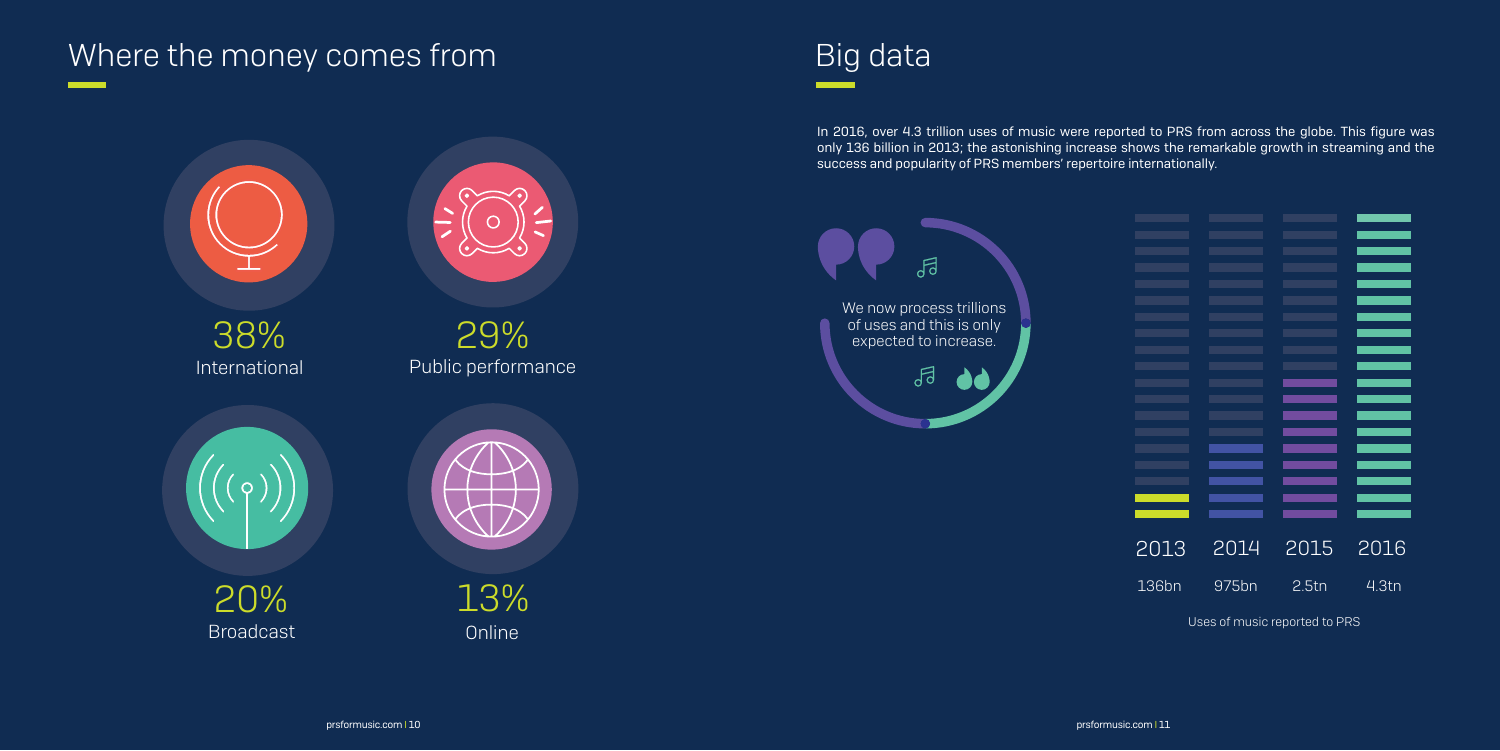## International

- International revenues for 2016 totalled £233.7m, an increase of 5.0 percent (£11.2m) on a constant currency basis. This continues a strong upward growth trend in revenues over the last 10 years.
- European revenue growth was driven by a significant number of major live concerts and a steady increase in broadcast and online revenue, alongside our concerted effort to secure further cable TV money for distribution.
- The increase in North American revenue was driven by the continuing chart success of our members and online growth.
- £10m in revenue was generated from tracking and revenue assurance activities, along with a further £10m secured through the focused management of PRS repertoire in key markets.
- Direct licensing activities in PRS agency territories and licensing of various Cruise lines delivered £9m in revenues.

### Royalties from overseas societies

| £ million                      | 2016  | 2015  | ℅       |
|--------------------------------|-------|-------|---------|
| Europe                         | 137.4 | 118.9 | 15.6    |
| <b>North America</b>           | 47.1  | 40.8  | 15.4    |
| Asia Pacific                   | 26.3  | 20.4  | 28.9    |
| Developing / Emerging          | 13.5  | 77    | 75.3    |
| <b>Cruise lines</b>            | 5.9   | 5.2   | 13.5    |
| Agencies                       | 3.3   | 2.3   | 43.5    |
| Other (incl. direct licensing) | 0.2   | 0.3   | $-33.3$ |
| <b>Total</b>                   | 233.7 | 195.6 | 19.5    |
|                                |       |       |         |
| Revenue on 2016 constant rates | 233.7 | 222.5 | 5.0     |



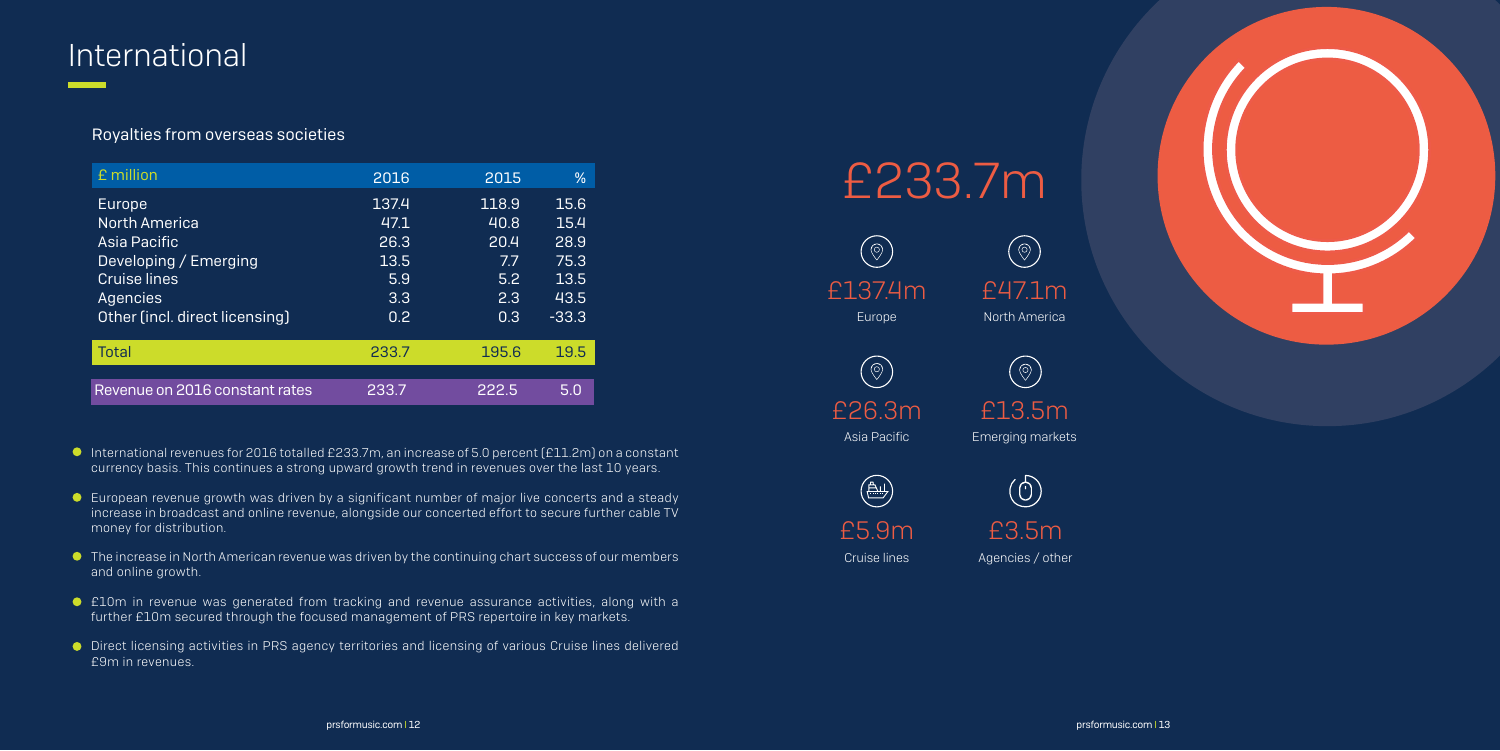## Public performance

| £ million                                                                                      | 2016                                 | 2015                                 | $\%$                                   |
|------------------------------------------------------------------------------------------------|--------------------------------------|--------------------------------------|----------------------------------------|
| Pubs and clubs<br>Live<br><b>Hotels and restaurants</b><br>Industrial premises<br><b>Shops</b> | 42.4<br>30.9<br>24.5<br>22.3<br>20.8 | 44.0<br>28.3<br>22.8<br>20.2<br>22.5 | $-3.6$<br>9.2<br>7.5<br>10.4<br>$-7.6$ |
| <b>Cinemas</b><br>Other                                                                        | 9.8<br>32.5                          | 8.3<br>29.1                          | 18.1<br>11.7                           |
| Total                                                                                          | 183.2                                | 175.2                                | 46                                     |

### Royalties from public performance and live

- **P** Public performance royalties increased by 4.6 percent (£8m) in 2016 to reach £183.2m, despite some major retailers removing music from their stores.
- The success of PRS Live Concert Services, higher ticket prices and an additional 7,600 concerts and festivals resulted in revenue growth of 9.2 percent in this sector.
- An 18.1 percent increase in Cinema revenues was driven by a growth of 19.5 percent in box office performance, supported by increased admissions of 9.2 percent and a 7.3 percent uplift in average ticket prices due to the success of major title releases.

# £183.2m

Live Hotels and restaurants





Pubs and clubs

Industrial premises £22.3m

Shops £20.8m





Cinemas









businesses licensed

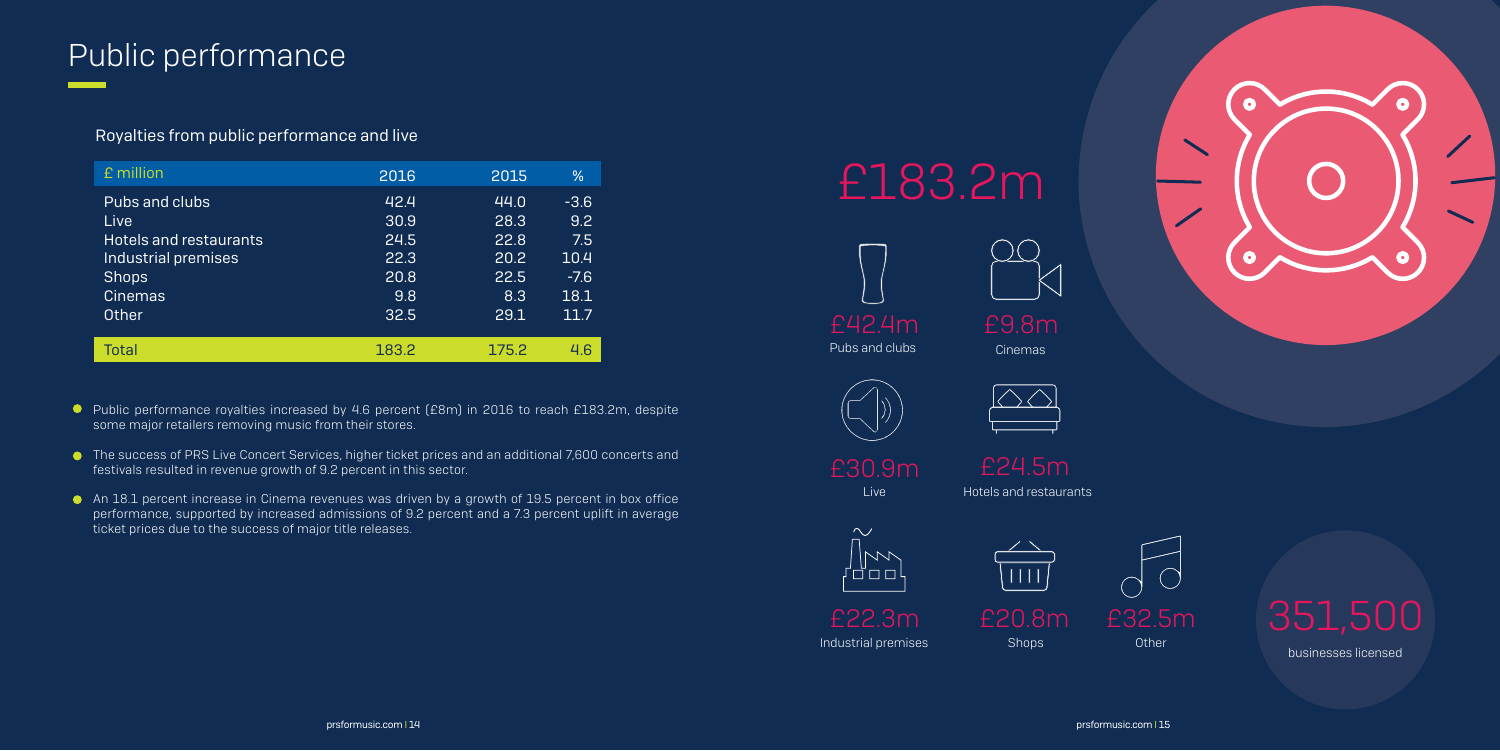

## Broadcast TV and radio

| £ million    | 2016         | 2015         | $\%$          |
|--------------|--------------|--------------|---------------|
| TV<br>Radio  | 75.3<br>48.8 | 76.6<br>47.6 | $-1.7$<br>2.5 |
| <b>Total</b> | 124.1        | 1242         | -0.1          |

### Royalties from broadcast

- Broadcast revenues totalled £124.1m, a marginal decrease of 0.1 percent (£0.1m) on 2015.
- The Copyright Tribunal hearing for ITV's licence dispute ruled in our favour in 2016 and subsequently upheld this decision at appeal in January 2017. This will result in additional 2017 revenues of £9.5m, of which £7.2m relates to 2016 and prior years.
- 2016 commercial radio revenues reached their highest value since 2008. Year-on-year growth, based on audited returns, was 7.0 percent for the licensing year (October to September), translating to 5.0 percent growth on a calendar year basis.



# £124.1m



Television Radio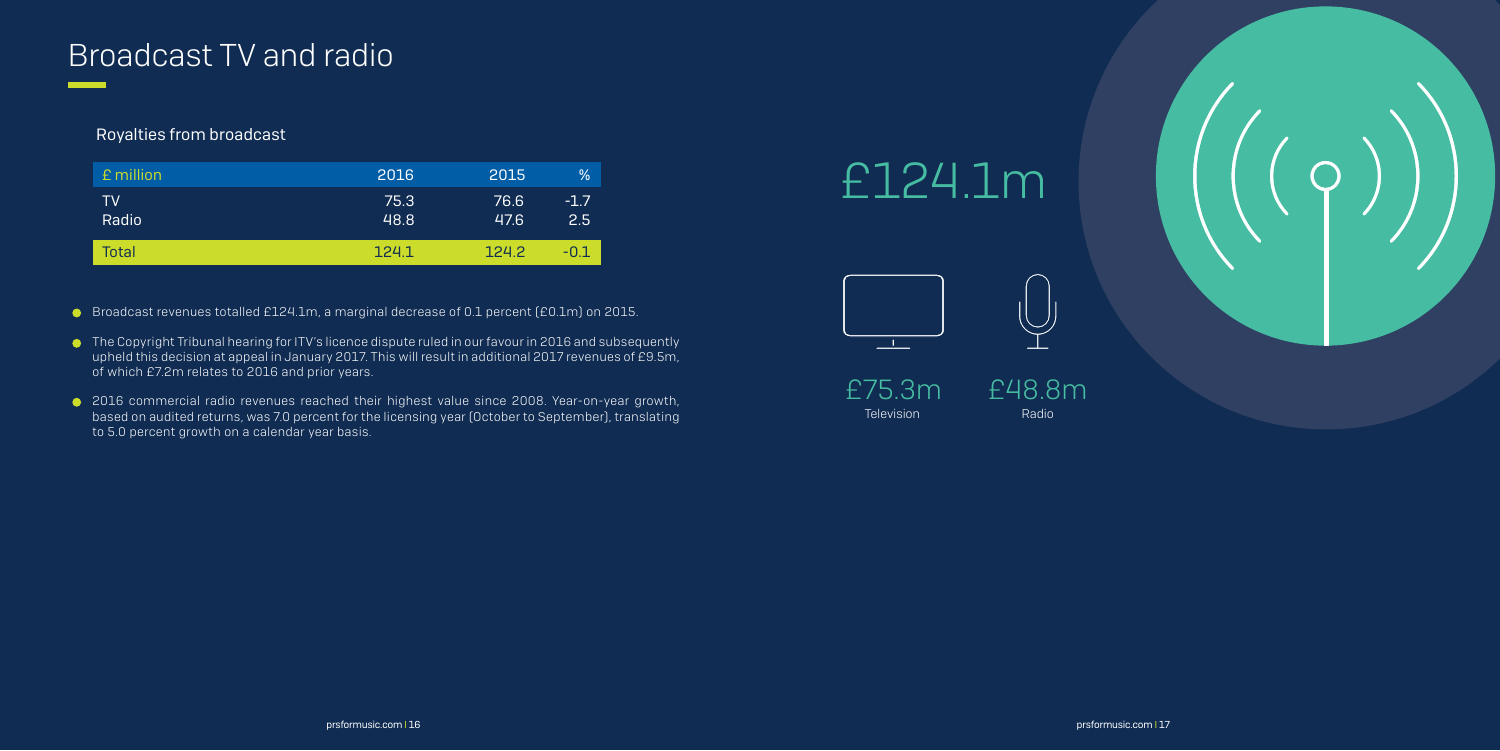| £ million                                                  | 2016                      | 2015                       | %                                 |
|------------------------------------------------------------|---------------------------|----------------------------|-----------------------------------|
| Streaming<br>Video-on-demand<br><b>Downloads</b><br>Gaming | 61.5<br>9.4<br>5.5<br>4.1 | 23.7<br>10.0<br>6.1<br>2.6 | 159.5<br>$-6.0$<br>$-9.8$<br>57.7 |
| Total                                                      | 80.5                      | 42 4                       | 899                               |

## **Online**

### Royalties from online services

Streaming Downloads £61.5m

- Online revenues reached £80.5m in 2016, an increase of 89.9 percent (£38.1m).
- **•** The increase was driven by improved multinational licensing capability with the development of ICE, together with a strong performance from our joint venture partners.
- $\bullet$ Underlying growth in royalties from Subscription Video-on-demand services such as Netflix are not reflected in the headline numbers as 2015 included settlements for prior periods which were not repeated in 2016.
- The £1.5m year-on-year increase in Gaming revenues was a result of interim payments from a key licensee, pending licence finalisation.



 $\bigoplus$ 



Gaming Video-on-demand

# £80.5m



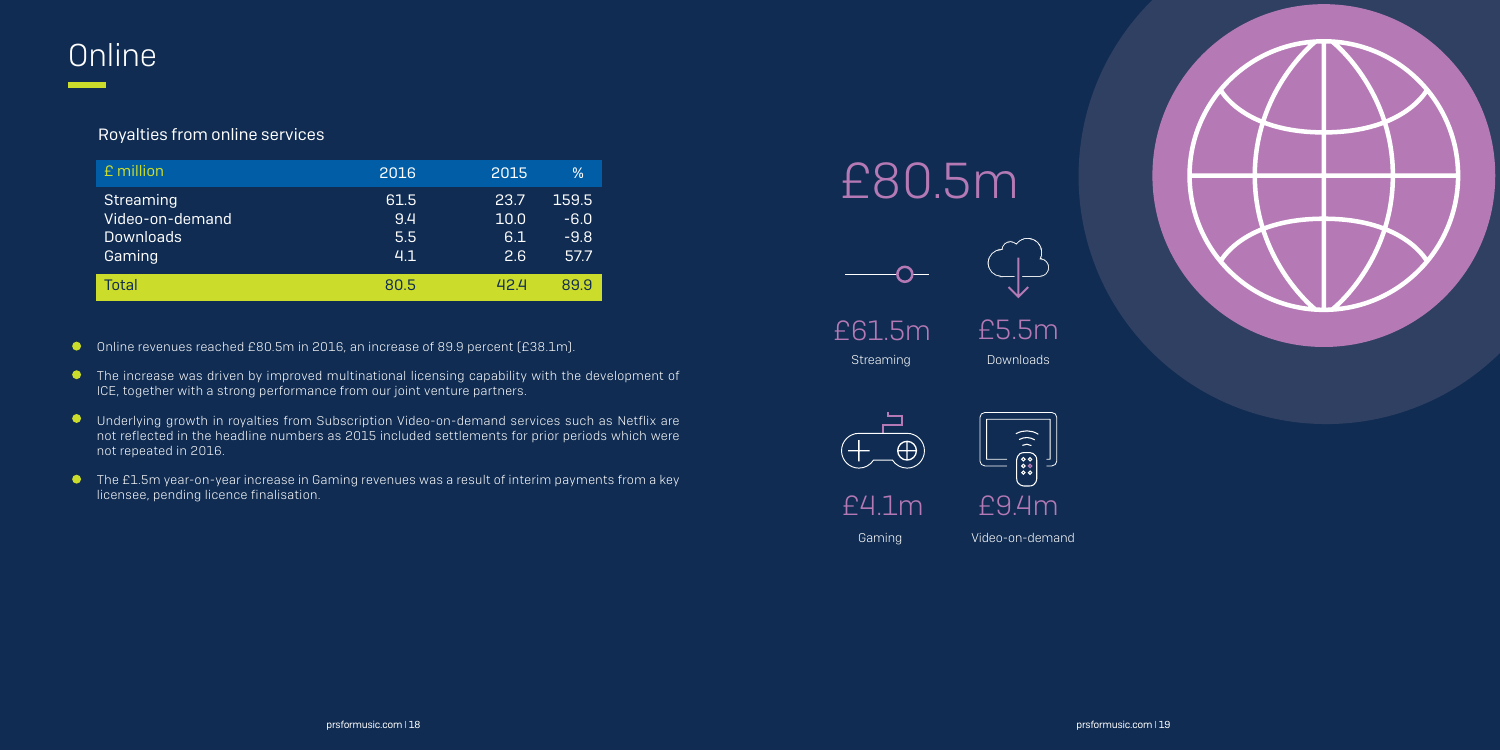## **Costs**

| £ million                               | 2016    | 2015    | $\frac{9}{6}$ |
|-----------------------------------------|---------|---------|---------------|
| People                                  | 39.7    | 37.5    | 5.9           |
| <b>Outsourced services</b>              | 22.4    | 14.8    | 51.4          |
| Professional and legal                  | 7.9     | 7.9     | 0.0           |
| Property                                | 3.4     | 4.4     | $-22.7$       |
| <b>Publicity and marketing</b>          | 2.0     | 2.1     | $-4.8$        |
| Technology                              | 2.6     | 2.3     | 13.0          |
| <b>Tax</b>                              | 0.2     | 0.2     | 0.0           |
| <b>Other</b>                            | 2.1     | 1.7     | 23.5          |
|                                         |         |         |               |
| <b>Total operating cost</b>             | 80.3    | 70.9    | 13.3          |
| Depreciation, disposals and impairments | 9.3     | 8.9     | 4.5           |
| Governance                              | 0.9     | 0.9     | 0.0           |
| Donations and rent subsidies            | 2.7     | 2.1     | 28.6          |
| Pensions - defined benefit              | 0.8     | 1.3     | 38.5          |
| <b>PRS total cost</b>                   | 94.0    | 84.1    | 11.8          |
| Service fee from MCPS                   | $-13.9$ | $-14.2$ | 2.1           |

- The commission cost, directly linked to the significant increase in online revenue and distributions, accounts for over 50 percent of the 2016 cost increase (£5.1m).
- The impact of the weakening of sterling against major currencies in 2016 led to improved international collections, but adversely impacted service and commission costs from our overseas joint ventures (£1m).
- Through our continued investment in strategic programmes we improved our digital services and created a joint venture for public performance licensing with PPL, improving our offering to both members and customers.
- Our commitment to driving operational efficiencies and reducing costs continued, with the extension of flexible working creating the opportunity to sub-let further sections of our Kings Cross office, generating a cost recovery of £1.3m per annum.
- We maintain our support for new music and talent through our donation to the PRS Foundation, which increased to £2.5m in 2016.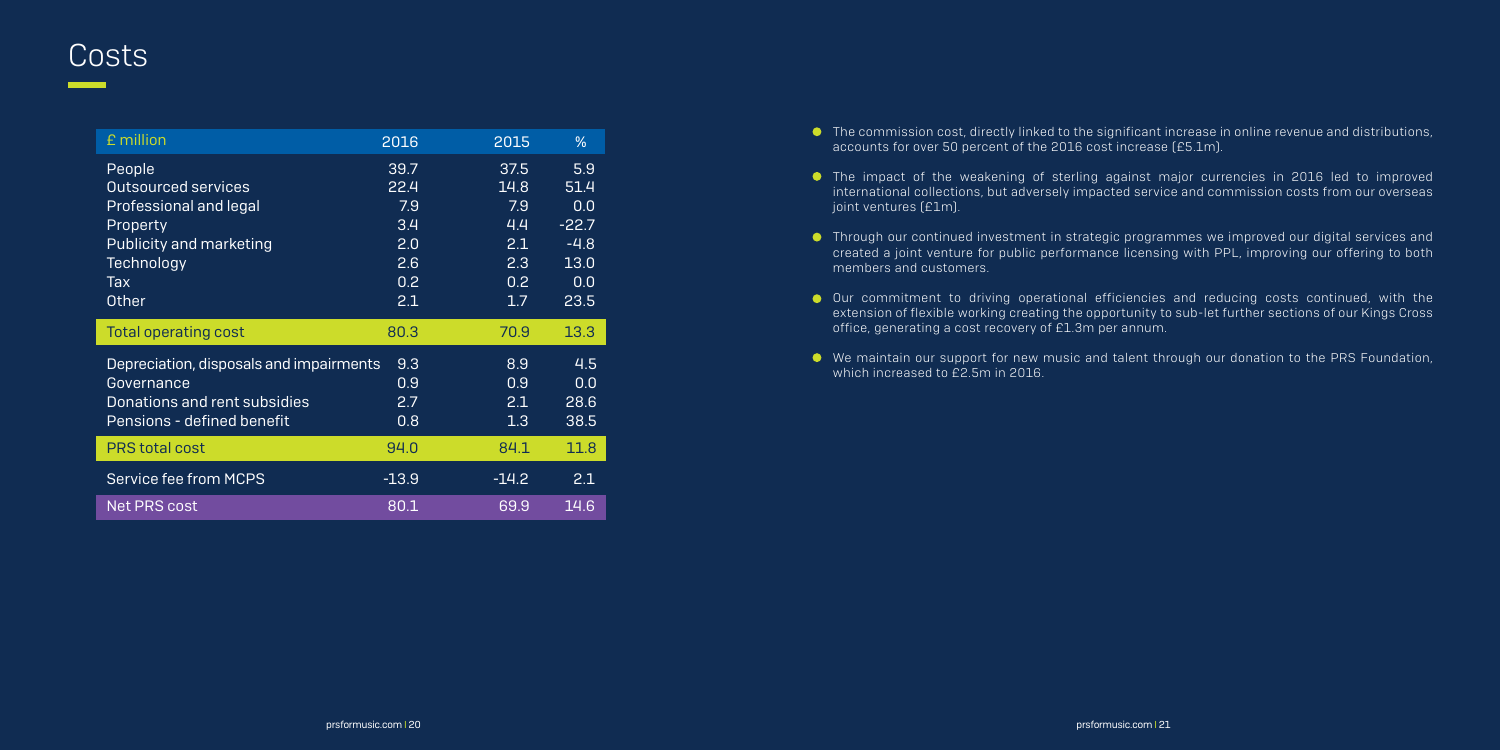## How we operate **EXALL A REGISTER** CONTROLLER THE METAL CONTROLLER CONTROLLER CONTROLLER CONTROLLER CONTROLLER CON

We are governed by our members, for our members. The PRS board comprises 11 creator and 11 publisher members, two external directors and the CEO. We are proud to operate on a not-forprofit basis.

Our governance structure ensures transparency and fairness with no bias towards any particular interest group. We believe it is this independence that makes us so trusted among our writers and composers, publishers, licensees, lawmakers and fellow collecting societies.

We are a strong advocate for modernisation as we continually embrace new approaches and technologies in our mission to offer ever-better services to members at an even lower cost.

This year we published, alongside our annual report and accounts, an Annual Transparency Report (ATR). This provides a detailed insight into the activities of PRS, including a comprehensive breakdown of income on a territory-by-territory basis. The ATR comes as a direct result of PRS pressure on the European Commission to establish minimum standards of transparency and reporting across European collective management organisations. This work culminated in the adoption of the Collective Rights Management Directive in 2014.

- • 38,567 contacts made
- • Nine complaints recorded
- • Two complaints referred to the Ombudsman
- No complaints were upheld
- Zero outstanding at the end of the year



**Salons** 

**Offices** 27,619



**Universities** 883

**Bandstands** 53

We launched our Code of Conduct in 2012. It covers all aspects of PRS membership and areas we license, from shops to new online streaming services. It complies with the British Copyright Council's Principles of Good Practice for Collective Management Organisations Policy Framework. This code also outlines the roles and responsibilities of PRS, sets best practice and determines the standards that govern how the society operates.

Importantly, it explains how we can help each other and what to do if things go wrong. Please visit our website to read the Code of Conduct. prsformusic.com/codeofconduct

### These are the figures for 2016:

### Licensing

- • 2,463,806 contacts made
- • 92 complaints recorded
- • No complaints referred to the Ombudsman
- • Four outstanding at the end of the year, of which two were received on or after 20 December and two required legal and commercial assistance

### Membership

most intimate performance space - with access to music from all around the world.

# 351,500

businesses of all types

Including...



1,6OO Online services





### As well as...







488 Television channels

Amusement arcades

769





Call centres



Pubs



37,357





Restaurants 21,176



Bowling alleys 222



Offshore platforms



## We provide businesses and other organisations - from the largest media corporation or retail chain to the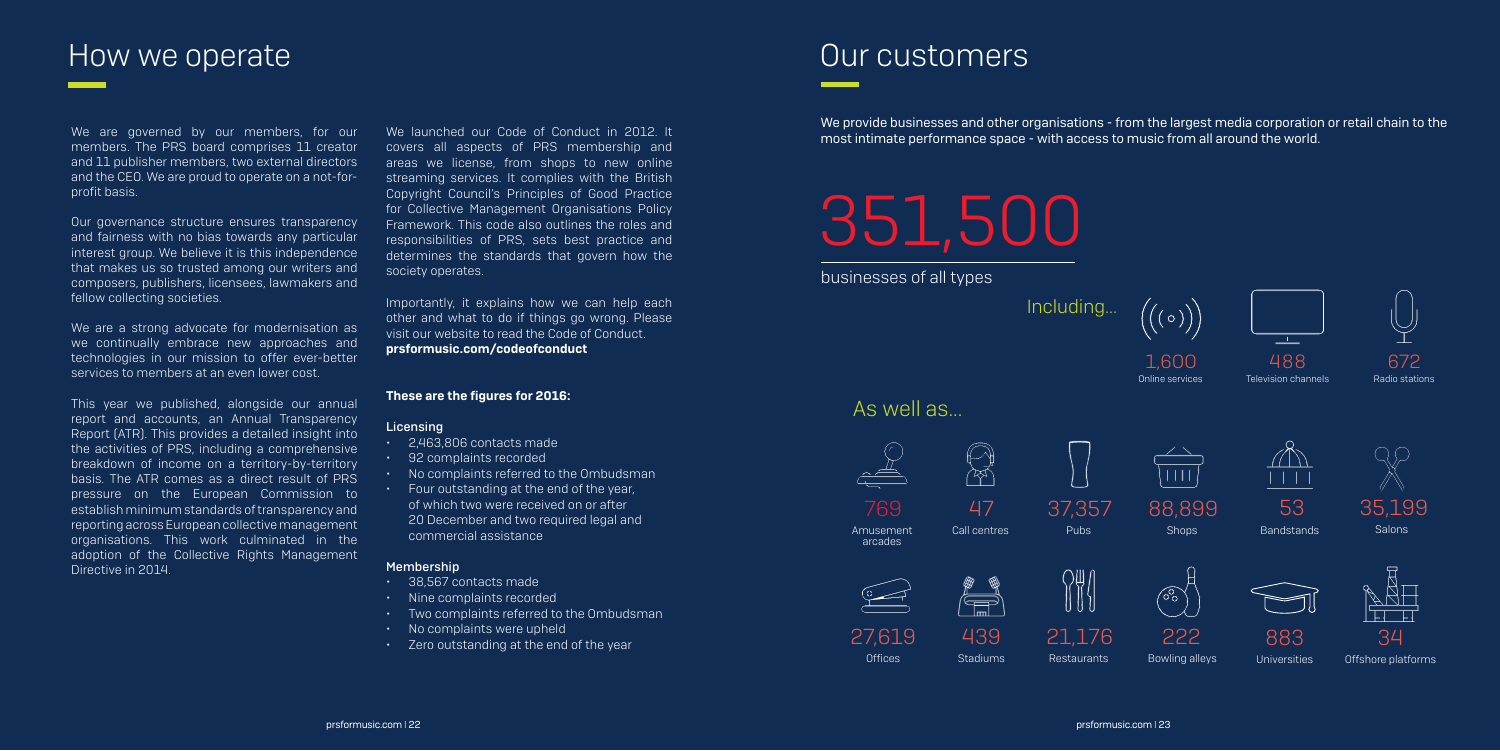Our record financial performance in 2016 cements PRS' position as a global leader in collective rights management and is a result of our forward thinking, long-term strategy. Throughout 2017 we will continue our programme of strategic investment to deliver new capabilities and collaborations, bringing value to both our members and the wider industry.

We will launch our joint venture with PPL in 2017. This will significantly simplify music licensing for UK businesses and bring greater value back to members.

We pioneered the improvement of data management by establishing ICE in collaboration with our partners and are working with others to develop new solutions to ensure that our members receive the money that is rightfully theirs. The ability to link data across databases and achieve consensus on which data sets carry most authority is critical to this initiative.

There will be further investment in the ICE platform and its technical capabilities. We believe our hub strategy will drive the future success of the industry. We anticipate collaborating with more hubs to ensure that the data standards on which we all work are improved and consolidated.

In 2017, PRS announced its participation in two separate, but related, initiatives to improve the identification of sound recordings and musical works and the links between them. We have already built a successful proof of concept with PPL which is gaining interest from other societies worldwide.

Now we are in the process of prototyping a new shared system of managing authoritative music copyright information using blockchain technology with ASCAP and SACEM. We are also engaged in conversations with others in the industry to gain their input in the development of a universal protocol for a data authority hierarchy to benefit the entire industry.

We have paid out our largest distribution in terms of both volume and value and the ICE joint venture has enabled us to achieve the best balance in the industry between distribution timeliness and payment accuracy, a never-ending endeavour.

Our international business continues to grow steadily and our global reach and influence give us the ability to best represent our members across the world. In 2017 we will embark on the next phase of our growth strategy to drive more income for the use of our members' repertoire around the world. This follows a detailed analysis of markets where we believe there is more potential to grow revenues via different approaches for the use of our members' works.

## The future Investing in the future

We are one of the most efficient collection societies in the world.

In 2016 we achieved record breaking results. We paid out more money, to more members, across more works and against significantly increased data volumes, than ever before. This has been made possible through our longterm strategy of investing in technology, data, joint ventures and strategic partnerships.



## = more money for our members

Transforming our digital services

Processing smarter

Championing the value of music

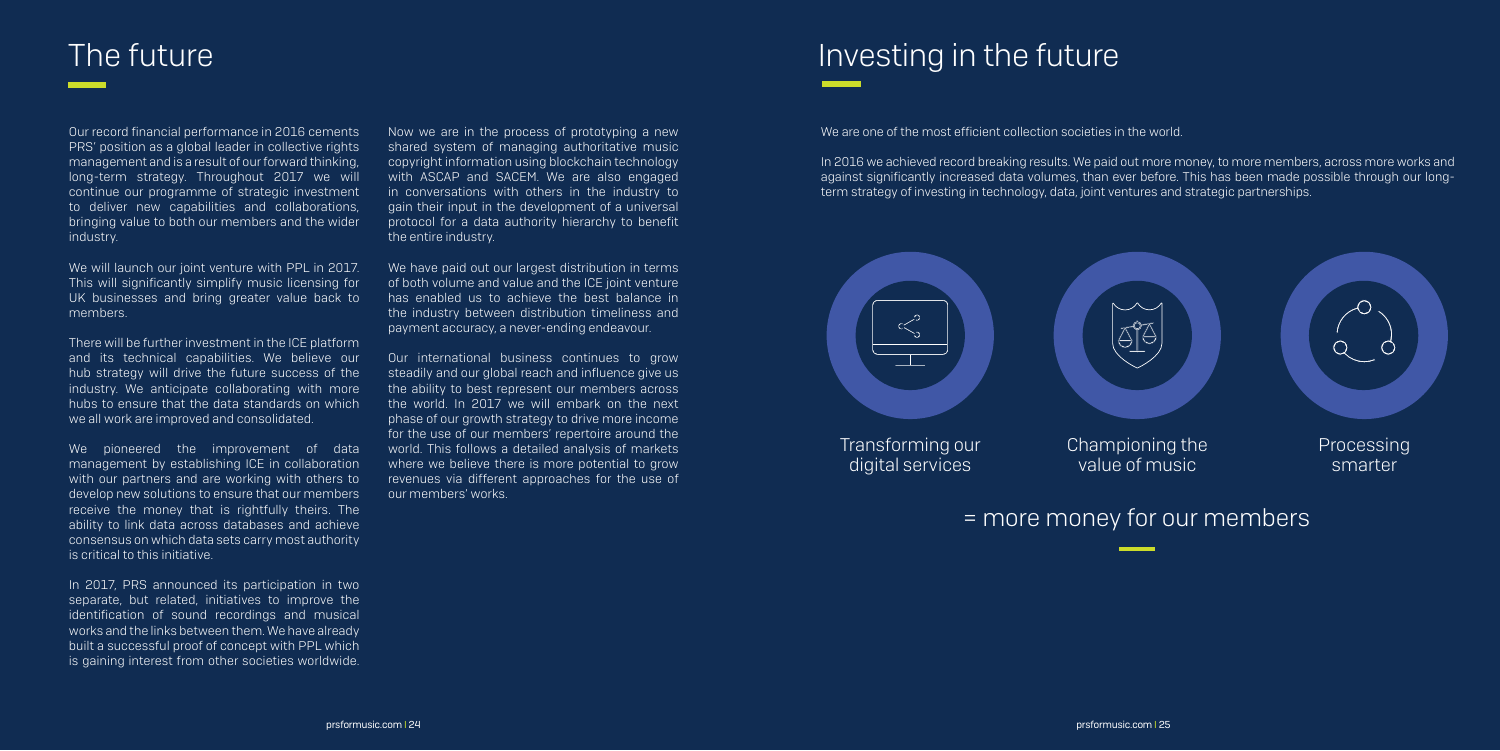## The story of a song